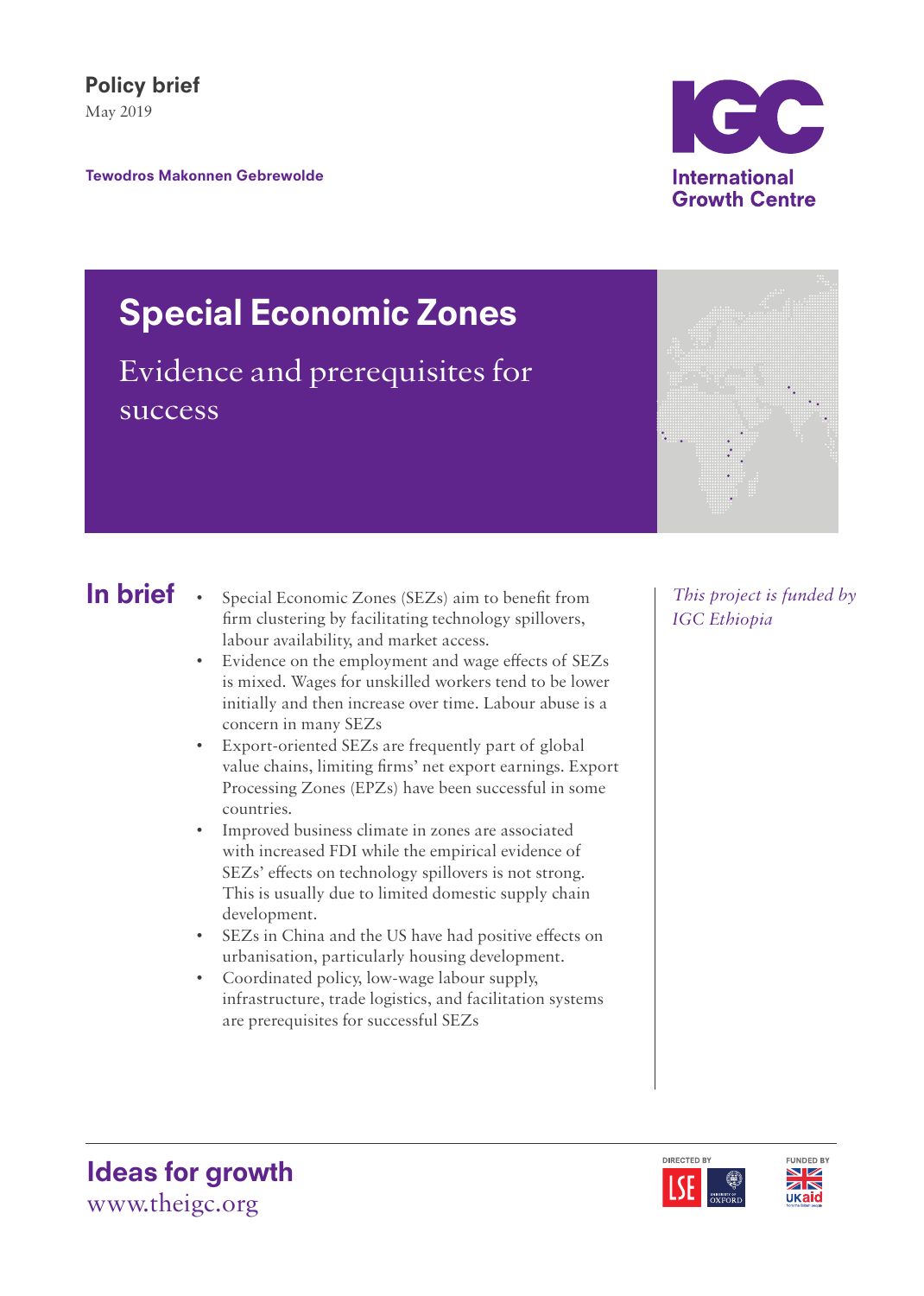## Introduction

Special Economic Zones (SEZs), previously also known as Export Processing Zones (EPZs), are geographic areas within a country where specific economic activity is encouraged through policy or other support not available to the rest of the economy. This support can include a more streamlined environment for transactions, better infrastructure, or tax/ duty exemptions for inputs. The aim is to support industrialisation by encouraging foreign and domestic investment into the zones, and encouraging productivity spillovers from firms in the zones to firms outside of them.

A number of cross-cutting issues surround the efficacy of SEZs. These zones can naturally develop in certain locations and later be supported explicitly by government, or they can be actively set up "from scratch." The evidence is mixed on which model is more successful, but does suggests that SEZ firms need to operate in line with the country's comparative advantage and economic structure to flourish. The literature ties closely to firm clusters and their benefits.

This brief also looks at the evidence on SEZ performance in relation to key outcome variables, including FDI, employment, exports, technology spillover effects, and urban development, which are used to justify pro-SEZ policy. It also reviews empirical evidence on some unintended effects of SEZs discussed in the literature, particularly their effect on the environment, the surrounding community, and equitable growth, which are causes of concern for policymakers.

Another common concern for policymakers is ensuring that the right conditions are in place for SEZs to deliver on their promise. Some evidence suggests the importance of a conducive institutional and economic environment, which indicates that SEZs need to be supported by a broad economic development policy. This paper explores the evidence in some detail.

This policy brief first synthesises the literature on clusters and their benefits for productivity and knowledge transfer. The following section reviews evidence on the effects of SEZs on labour markets, exports, FDI and spillovers, and urban development. It concludes by looking at important prerequisites to set up SEZs for success.

## Why SEZs: The cluster story

In 1920, Alfred Marshall raised three benefits to firms of producing in clusters: knowledge and technology spillovers, labour pooling and market access (Marshall 1890). Clusters facilitate learning by allowing firms to mimic one another. They also makes it easier for labour to move between similar firms, increasing efficiency in recruitment and ensuring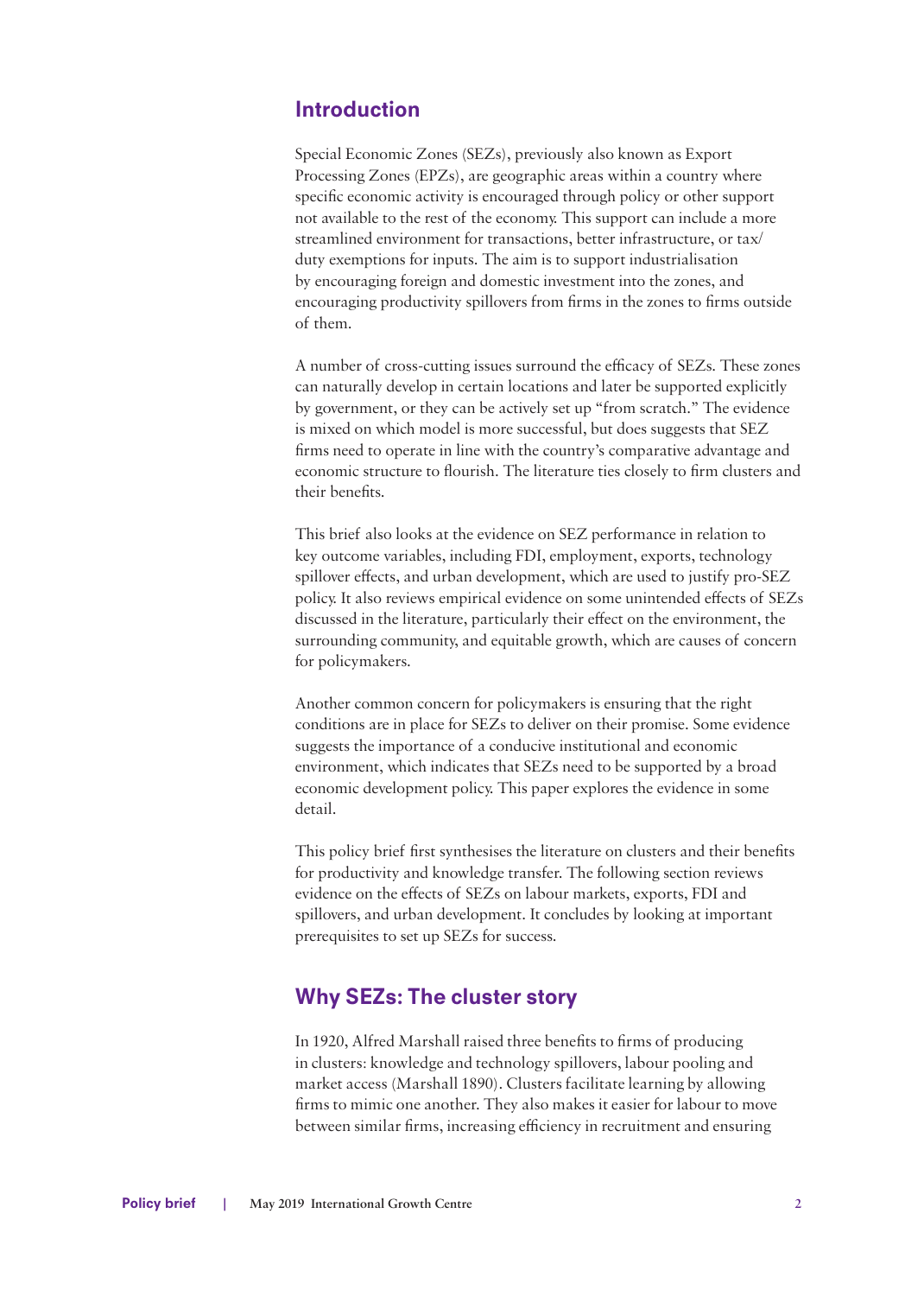the continuous supply of labour for firms. Clusters are usually located in places that are close to both input and product markets, which lowers transaction costs (Esteban, Stiglitz and Yifu 2013) and helps to mitigate financial constraints and institutional deficiencies. It also helps ensure that firms conduct business honestly as it is risky to lose reputation in a cluster, particularly where the cluster is composed of firms in the same industry (Delgado, Porter and Stern 2012). Meanwhile for governments, clusters reduce the cost of providing infrastructure and enable experimentation policy changes before they are rolled out to the broader economy.

However, these benefits are not guaranteed. Small firms with more management flexibility tend to benefit more. Huang, Yu, and Seetoo (2012) suggest that small firms tend to reap most of the benefits of knowledge diffusion from locating in industrial clusters. One reason is that large firms often already have the resources to fund research and development for innovation, and therefore need to rely less on clusters. In addition, larger firms tend to be impeded by organisational diseconomies of scale, which limit their ability to flexibly use knowledge spillover in clusters. Conversely, smaller firms benefit from entrepreneurial dynamism, flexibility, efficiency, and proximity to market which make it easier for them benefit from knowledge spillovers in clusters.

Despite an ongoing debate among economists about the need and efficacy of place-based policies, the empirical evidence remains limited. The few studies available focus on the US and China where these policies have been largely successful (Busso, Gregory and Kline 2013; Kline and Moretti 2013; Wang 2013). The debate has centered on the classic concern about whether distortions in resource allocation due to interventions are net beneficial. Some have suggested that countries should focus on providing incentives to products and industries that perform well in comparable countries, and establish SEZs in places where the business environment fails to attract FDI (Esteban et al. 2013). This suggests actively scaling up firms that are innovating.

Industrial clusters can also develop organically without direct policy intervention. Strengthening already existing clusters would be more effective than establishing new ones. This spontaneous formation usually arises from cost advantages that firms enjoy by clustering together in a particular geographic area, around a supply source or pool of skilled workers. Clusters that form organically tend to choose rural areas due to low land costs but are often limited by constraints to hard and soft infrastructure (Esteban et al. 2013) – hence where governments can come in.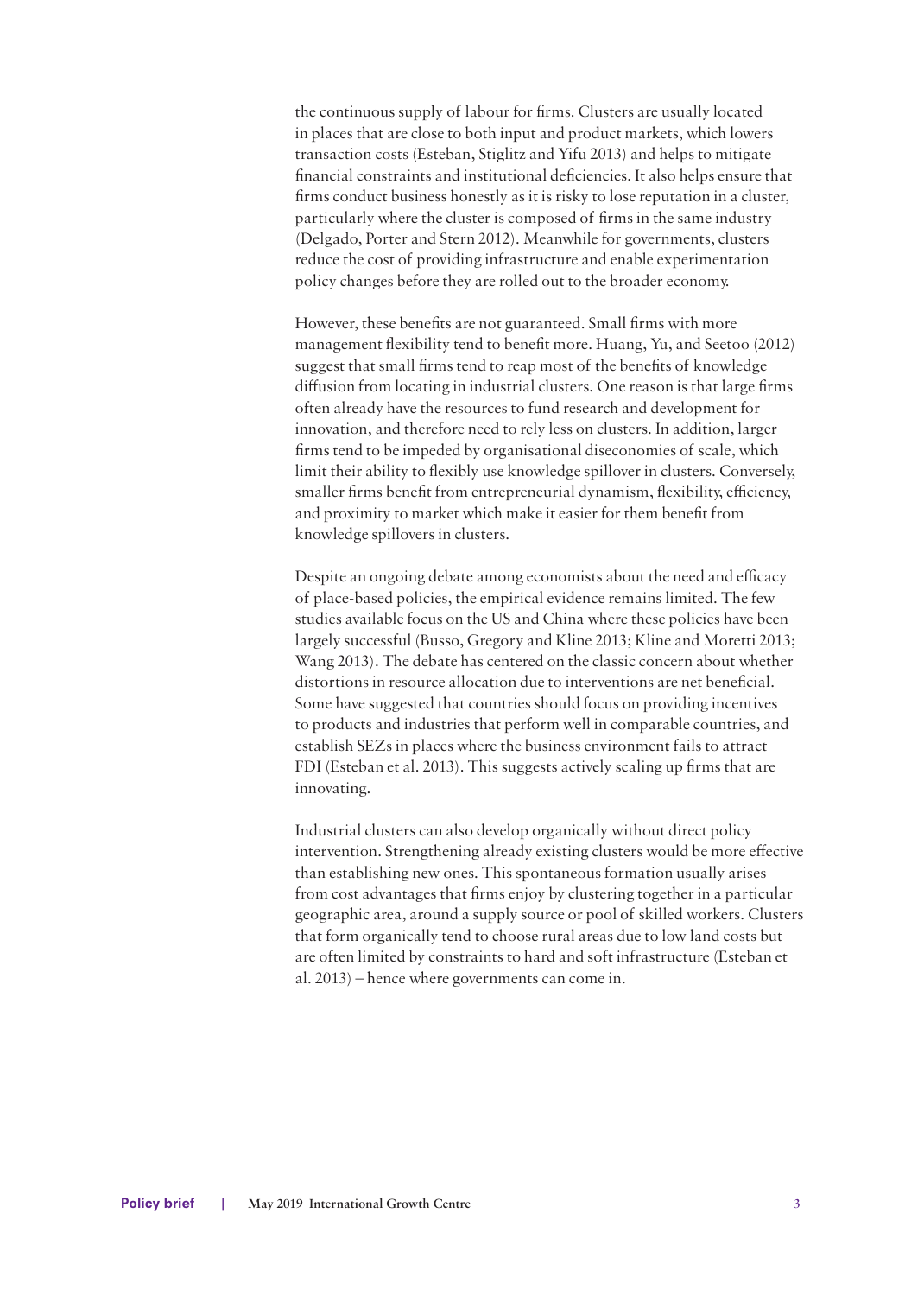## SEZ effects

#### Linkages with labour markets

There is no consensus on SEZ effects on employment and most studies focus on the US and China, which limits the application of findings to other contexts. In those countries, SEZs have resulted in increased industrial employment (Aggarwal 2006). Alder, Shao, and Zilibotti (2016) find that SEZs in China resulted in human capital accumulation and total factor productivity (TFP) growth. However, the evidence is not conclusive on employment in the local economy.

On the positive side, Busso et al. (2013) find a significant increase in employment and wages in "empowerment zones" in the US. These are relatively poor rural and urban areas where employees are given tax credits and block grants to be used for investment, training, or housing. However, the study finds no significant flow of labour into the zones. Accordingly, rent and vacancy rates remained stable and increased employment occurred without a significant increase in the number of firms within the zones. Additionally, studies looking at the effects of policies incentivising firms to hire workers from disadvantaged areas also find a significant positive effect on employment (Ham, Swenson, Imrohoroglu and Song 2011; Bondonio and Greenbaum 2007).

However, other studies focused on SEZs have not found evidence of employment effects (Elvery 2009; Neumark and Kolko 2010). Meanwhile, the evidence on wage effects is equally mixed.

For unskilled workers, wage rates tend to be lower in SEZs than outside in the initial stages of SEZ development, but tend to increase with time (Aggarwal 2006). Some SEZs actually set a higher minimum wage than outside to avoid worker unionisation. More broadly, labour reports suggest overall wage rates in industrial parks are in line with those in similar industries in the broader economy (Milberg and Amengual 2008). This is despite the fact that some governments are less strict in enforcing labour laws in SEZs to encourage investment. Panama is a success story, where SEZs are more productive and pay significantly higher wages compared to the rest of the economy (Hausmann, Obach and Santos 2016). One reason cited is the presence of highly skilled immigrant workers, which in time boosts the skills of native-born workers.

Labour abuse in SEZs is another concern discussed in the literature (Farole 2011; Milberg and Amengual 2008). Increased global competition has driven down product prices and reduced firms' profit margins, and governments have responded with various investment incentives, including eased labour regulations in SEZs. These include laxer enforcement of labour laws, such as freedom of association, working time, health and safety, and wages. Even where strong regulations exist, enforcement is often weak, making abuse a common issue for SEZs.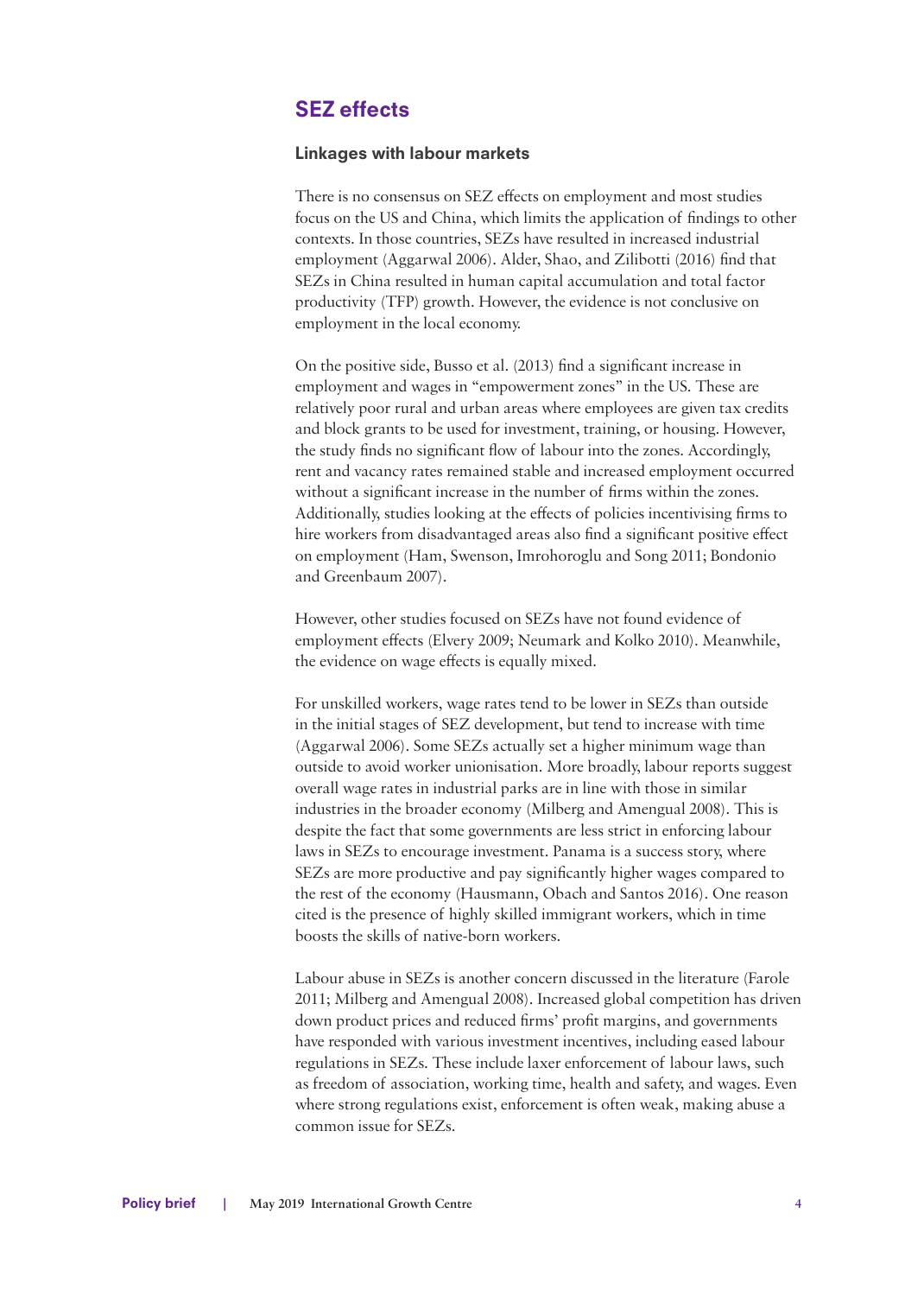#### Exports

Many trade-focused SEZs are known as EPZs. According to the ILO: "Export Processing Zones are SEZs that that offer generous economic and social incentives to attract foreign investors, and in which imported materials are processed before being re-exported (ILO 2012)." EPZs are distinct from other types of SEZs as they are exclusively built for the purpose of processing exports. Governments give specific trade-related incentives for firms in the zones, including trade facilitation and duty exemptions for materials for re-export.

Increasingly, the role of export processing is linked with global value chains, with most final products embodying value added from different countries. Firms need to meet international standards to be part of these chains, so can benefit from incentives that reduce costs and enhance competitiveness. EPZs can help achieve this by focusing on incentives that reduce costs to firms. However, these incentives may increase imports without improving the trade balance apart from enhancing openness, therefore it is critical to consider EPZ effects on net exports (OECD 2002).

SEZs, particularly EPZs, can play a significant role in increasing trade flows. In India, EPZs have played a catalytic role in promoting exports (Aggarwal 2006). The zones were a major driver behind the modernisation of the labour-intensive cottage jewellery industry and helped launch an export boom in India. India's SEZs accounted for 27% of the total value of exports in 2014/15 (Millath and Thowseaf 2016), even if only 4 out of 15 SEZs were successful.

#### FDI and spillover effects

Theoretically, clusters/SEZs attract FDI because the gains firms get from locational benefits outweigh the losses arising from policy distortions. This possibility is confirmed by a study modelling the effects of clusters on FDI (Yehoue 2009). FDI effects are particularly strong where there are simultaneous investments by foreign firms that generate positive externalities. Meanwhile, the cost of distortions can be reduced by a sufficient concentration of domestic firms.

Empirically, the findings on FDI are mixed. Wang (2013) finds that in China, FDI increased mainly due to relocation of already existing firms from outside zones and did not crowd out domestic investment. The study also finds that because of agglomeration externalities, local wages and productivity increased without increases in the cost of living, thus resulting in net benefits to the community. This stresses the importance of agglomeration externalities in clusters. On the temporal analysis, the study findings indicate that zones created earlier benefited from new investment while relocation is more prevalent in zones established in later periods.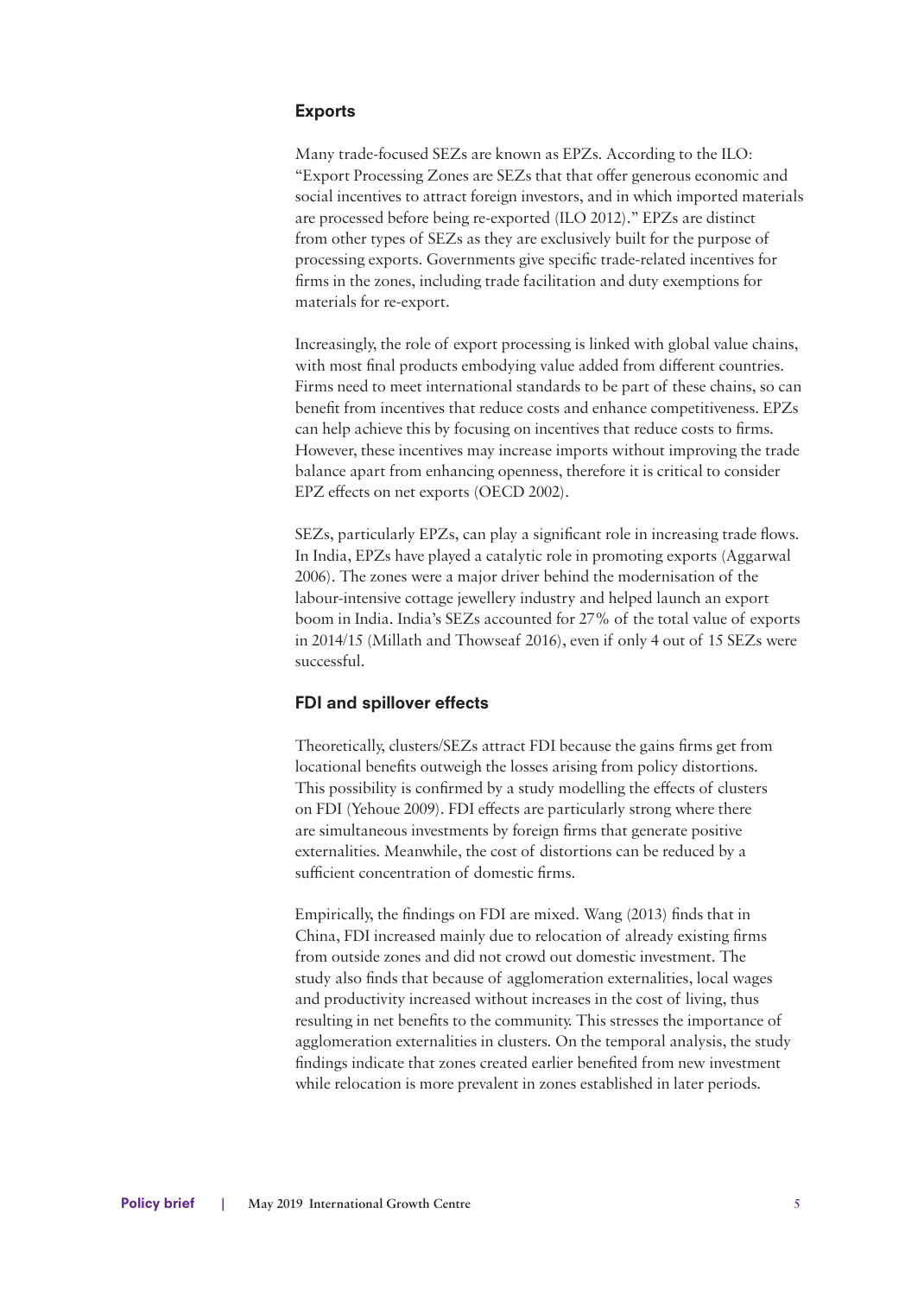Attraction of FDI is closely related to efforts to improve business climate. One advantage of establishing SEZs is the ability to focus policy incentives to make the business climate more conducive for foreign and domestic investment (Khandelwal and Teachout 2016; Farole and Winkler 2014; OECD 2002). These include removing obstacles to business operations, providing tax/duty incentives, and streamlining institutions (e.g., setting up one-stop-shop for services).

A major objective of SEZs is to promote technology spillover from foreign to domestic firms. However, the empirical evidence indicates SEZs frequently fail to do this. For example, Brun, Combes and Renard (2001) find insufficient technology transfer in Chinese SEZs. Similarly, spillover effects in SEZs have been limited in India (Palit 2009). Other studies confirm the idea that firms located in SEZs have lower productivity spillover than those outside (Farole and Winkler 2014). A major driver of this is the higher imported input share of export processors in SEZs, which limits the use of local suppliers and hence the spillover effects that come from participating in the value chain. However, SEZs can harness spillover effects if certain conditions are met (Alder et al. 2016), such as supplier development to facilitate knowledge spillovers from FDI companies (Evers and Purwaningrum 2013). The issue is that most FDI companies have purchase policies set by the parent company which restrict the scope for supplier development.

There is some evidence that firms that do not have strong R&D capacity benefit from locating in so-called science parks or spontaneous clusters. Huang et al. (2012) study 165 Taiwanese manufacturing firms and find that smaller firms benefit from locating in a cluster or science park.

#### Urban development

Successful SEZs have often led to urban development in surrounding areas. For example, China's first SEZ in Shenzen has grown from a small village before the establishment of the SEZ to a city of 10 million people. This effect is primarily driven by a growing concentration of investment activity and labour in SEZ areas, which has led to the development of residential areas and supporting services (Bondonio and Greenbaum 2007). To maximise economic benefits, SEZ policy needs to be coordinated with urban development policy (Nel and Rogerson 2013). This can be facilitated by the shared objectives of SEZ and urban development policy, such as encouraging employment, structural transformation, and forward and backward linkages. There are mixed results, mainly from the US and France, on the effect of SEZs on the housing market in existing urban areas. A significant body of literature suggests the establishment of SEZs has a negligible effect on the surrounding housing market (Engberg and Greenbaum 1999; Gregoir and Maury 2014). In principle, the effect of SEZs on housing prices depends on the elasticity of the supply of housing and the stage of development of the housing market. Some studies have found significant and positive property price effects in small urban areas where SEZs were established (Krupka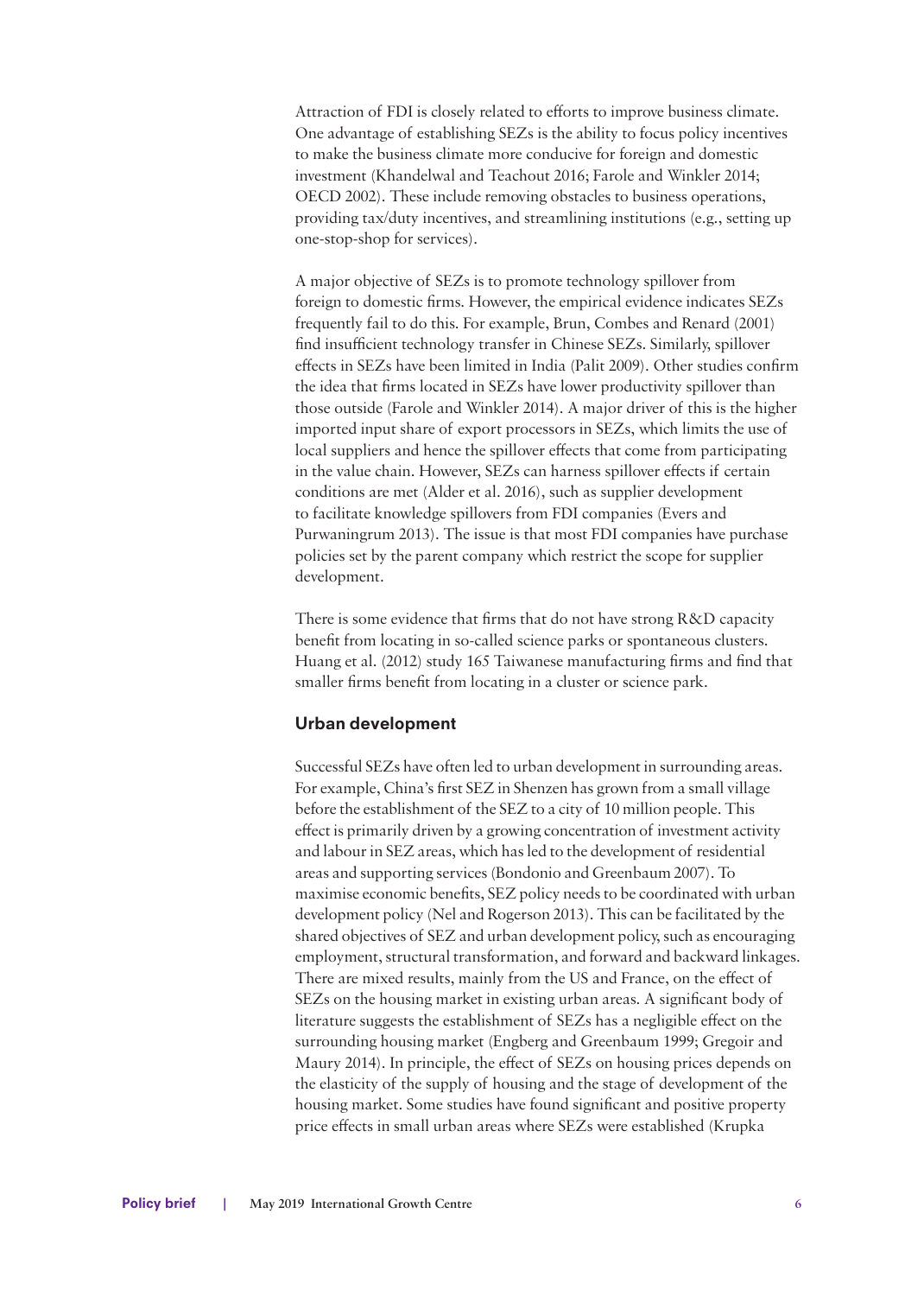and Noonan 2009; Bond, Gardiner and Tyler 2013). This may have been due to the inclusion of substantial grants to neighbouring areas that led to investment in the quality of neighbourhoods. In the US case, property values rose more in federal enterprise zones fared better than state enterprise zones.

Finally, SEZs have been found to have positive effects on employment, reducing poverty, and generally improving socioeconomic gains in the community. A few studies conducted in US enterprise zones confirm these effects and show these gains have spilled over to the neighbouring areas (Oakley and Tsao 2007; Hanson 2009). The results are, however, not very strong, so further research is required to confirm these links.

## Prerequisites for success

#### Coordinated policy

Coordinating SEZ policy with the broader development agenda helps to maintain SEZ linkages with the rest of the economy and ensure SEZ success. Specific sectoral policies, such as those on infrastructure and utilities also need to be coherent with SEZ policy. Issues with complementary infrastructure, restrictive visa policies, and input supply can all affect SEZ performance. In some cases, disconnects between SEZs and the broader economy have led to failure (ASEAN 2016).

A coordinated development policy can also identify specific market failures that SEZs can address. SEZ policy can then be directed at solving a particular issue in conjunction with an array of other policy instruments. Such a broad approach supports the ultimate goal of industrial development rather than focusing on SEZs, which are just one instrument available (DTI 2012).

As alluded to earlier, national competitiveness and the investment environment are key to the success of SEZs (Farole 2011). This implies that economies with high productivity and good business climates are most likely to succeed in establishing SEZs, and underscores the importance of policies that improve the overall business environment.

#### Labour supply

In spite of the relative abundance of labour in developing countries, some SEZs have challenges in attracting and retaining workers, particularly in urban areas. For example, SEZs in Malaysia and Mauritius faced labour shortages and had to import foreign labour (Aggarwal 2006). Nevertheless, urbanisation effects can boost the labour supply by increasing population densities.

Retaining workers requires improving working conditions, providing soft skills training and instituting effective human resources and supervision systems. The high density of firms and workers in SEZs can cause intense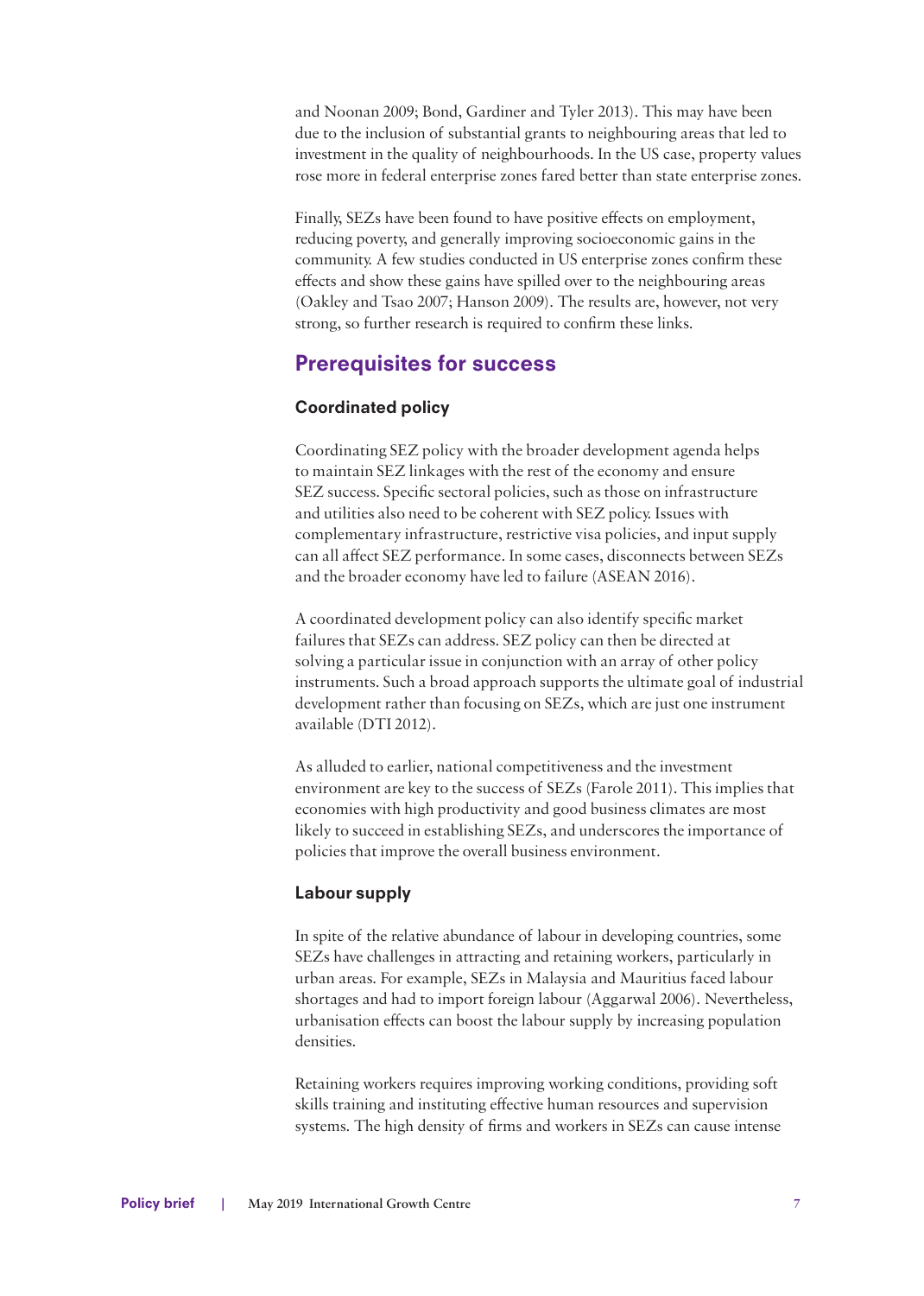competition and even conflict, which calls for a systematic way of resolving conflict that is mutually accepted by all parties in the absence of contracts. Firms that are able to negotiate to resolve conflicts do best in zones (Esteban et al. 2013). Instituting effective human resources and supervisory systems at the zone level can facilitate this.

#### Infrastructure

Substantial investments in physical infrastructure such as housing, roads, ports, power, and telecom stations are essential for successful SEZs (Farole 2011). These projects are costly and must follow a well thought-out strategy to maximise returns. In particular, power supply is a major challenge for SEZs, which tend to have high power demands that require large investments. These types of investments can be managed under a broad policy agenda, as mentioned above.

Building infrastructure is also an opportunity for creating employment by stimulating local construction industries (Aggarwal 2006). In terms of financing, the long-run potential earnings from higher tax revenues can cover the massive investments in infrastructure. This requires a suitable long-term financing framework (DTI 2012). By fostering partnerships with businesses, governments can secure long-term, sustainable financing for major investment schemes.

#### Trade logistics and facilitation

Efficient processes that facilitate trade are necessary for SEZ success. The most commonly discussed instruments are tariff-related incentives, but the processes and controls that determine the efficient flow of goods are also critical. These include logistics, trade infrastructure, and regulatory and commercial procedures (Farole 2011). Overhauling trade systems to ensure efficient processing of goods may be required in many developing countries to enable SEZ firms to trade goods affordably and on time and thus compete on international markets. Unfortunately, the effect of trade facilitation on SEZs has rarely been studied. Specifically, it is unclear whether better trade logistics result in better value added FDI in developing countries and, consequently, higher net exports. Nevertheless, it is clear that improving institutions to incentivise SEZs is more challenging than providing fiscal and infrastructure incentives as it requires improvements in human capital and legal frameworks among other areas.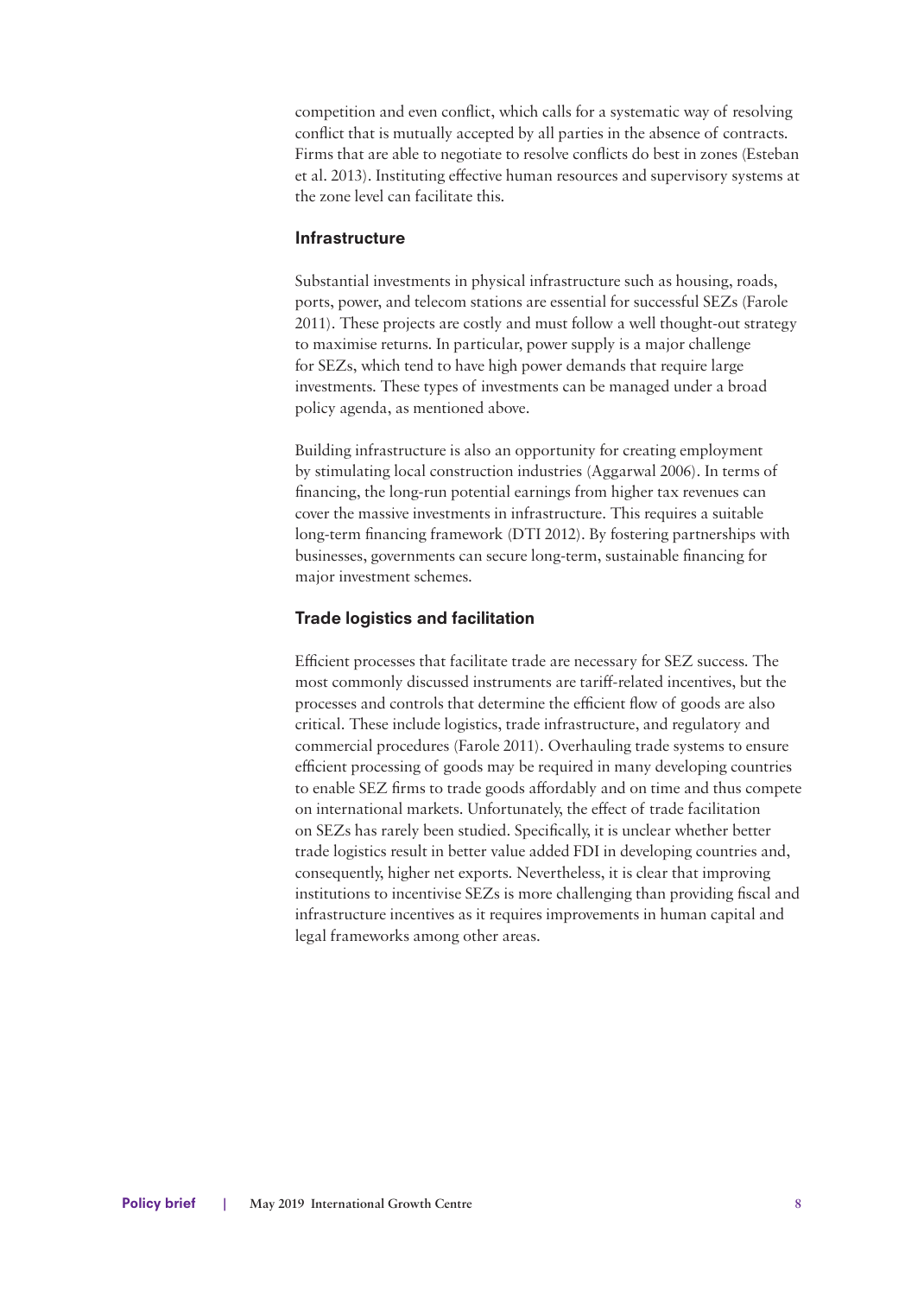#### Case study: Evidence on Ethiopian SEZs

Ethiopia has been following a broad development strategy called Agricultural Development Led Industrialisation, based on the notion of developing the agricultural sector to release labour into a growing industrial sector. This is being guided by five-year development plans, which since 2010 have included direct support for export-oriented light manufacturing. Central to this plan is the set-up of industrial parks, nine of which were part of the ambitious initial plan. Most of the parks are export-oriented, primarily designed to attract foreign investors. However, sheds for local investors have been set up to encourage technology transfer.

A growing body of literature studies the prospects and performance of the firms in these industrial parks. So far, the manufacturing sector has proved less attractive to local investors than more lucrative and liquid sectors like construction and trade. Despite initial plans to encourage local firms to supply inputs to producers, vertical integration has been impeded by local firms' challenges such as shortages of foreign exchange and quality inputs. A new study looking at the eastern industrial zone established in 2010 confirms the limited linkages with the broader Ethiopian economy (Giannecchini and Taylor 2018). Nevertheless, these evaluations should be interpreted with care given the recent nature of industrial parks in Ethiopia.

Another challenge for firms in Ethiopian parks is high labour turnover. Monthly wages range between \$40-60 (versus around \$600 in China), which is a major selling point for foreign investors (Shiferaw et al. 2017). However, these wage rates make the sector unattractive for workers, a problem that is compounded by the unpleasant and risky nature of the work compared to other sectors, according to a study conducted in an Addis Ababa (Blattman and Dercon 2016).

Research remains to be done on topics including the effects of trade facilitation, technology and knowledge transfer, and the share of products from FDI firms in global value chains.

### **Conclusion**

Policymakers often see SEZs as vehicles to rapid industrialisation, but they have been successful in relatively few countries. In many cases, they have been expensive projects that failed to achieve their objectives. This brief has synthesised the literature on the importance of clusters and their benefits for productivity growth. It has also presented some evidence on the relationship between SEZs and key economic outcomes, and laid out the principal requirements for a successful SEZ.

Most of the evidence suggests that, except in China, there have not been many successful SEZs. Although locating in clusters can benefit firms, these benefits are contingent on firm flexibility and governments should are better off stimulating clusters that have developed organically. In terms of SEZ effects, the evidence on employment is mixed, while wages tend to be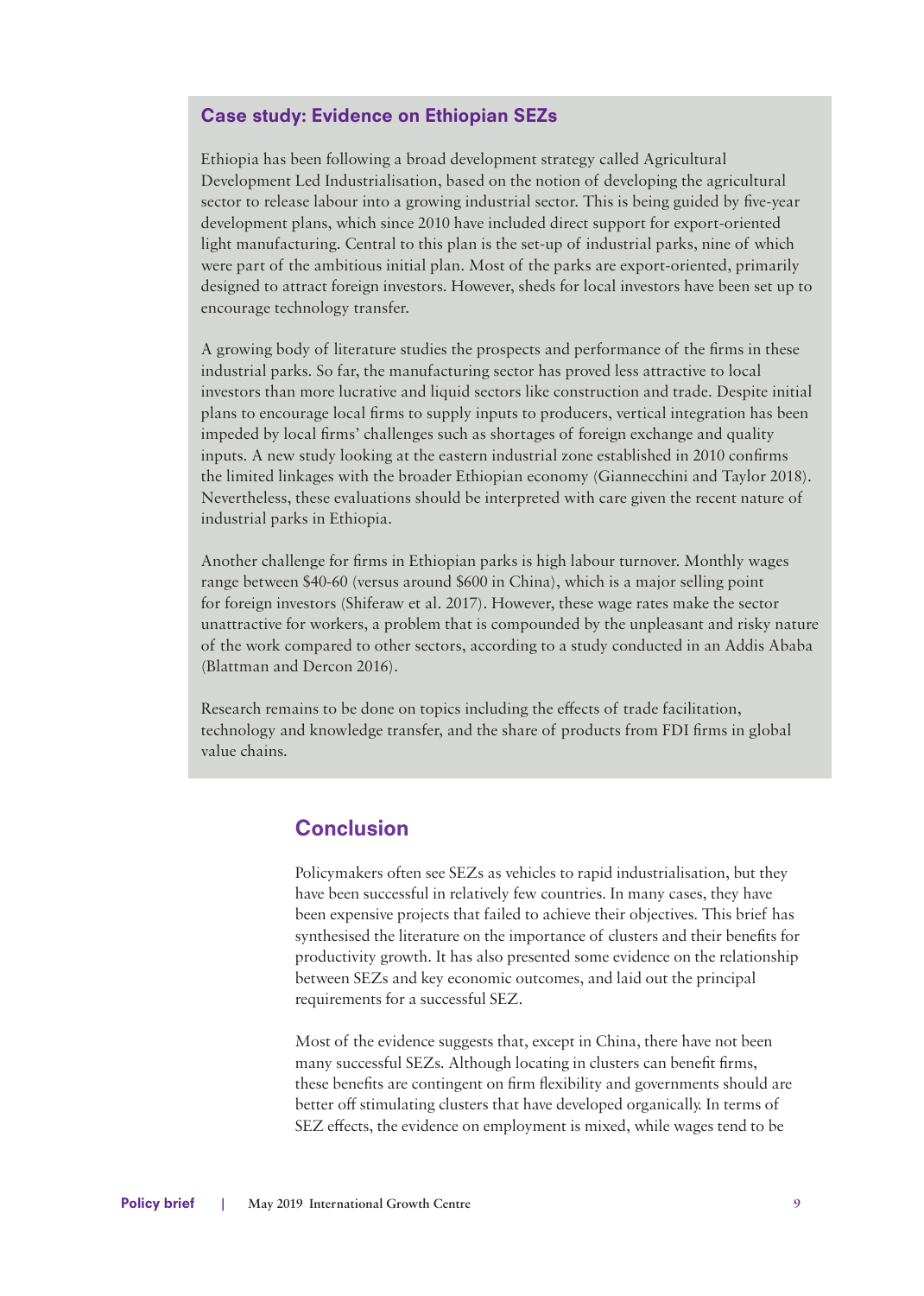lower in SEZs initially and increase with time. Evidence from China and India shows that EPZs have helped boost trade flows, but the evidence on FDI attraction is inconclusive but emphasises the importance of improving business climate. Finally, SEZs established in non-urban areas often lead to rapid urbanisation, while those in existing cities have an ambiguous effect.

A number of prerequisites for the success of SEZs are suggested in the literature, including aligning SEZ policy with the broader development agenda, stimulating national competitiveness, improving worker retention, investing in complementary infrastructure, and improving trade logistics. Early studies on Ethiopian industrial parks reveal various challenges despite high expectations and considerable investment. Further research on areas such as knowledge transfers and trade facilitation is required to inform industrial policy in developing countries in the future.

### References

- Aggarwal, Aradhna, "Special Economic Zones: Revisiting the Policy Debate," Economic and Political Weekly, 04 2006, Vol. 41 (Issue No. 43-44).
- Alder, Simon, Lin Shao, and Fabrizio Zilibotti, "Economic reforms and industrial policy in a panel of Chinese cities," Journal of Economic Growth, 2016, 21 (4), 305–349.
- ASEAN, "ASEAN Guidelines for Special Economic Zones (SEZs) Development and Collaboration," Working Document, Association of Southern and Easter Asian Nations August 2016.
- Blattman, Christopher and Stefan Dercon, "Occupational choice in early industrializing societies: Experimental evidence on the income and health effects of industrial and entrepreneurial work," Technical Report, National Bureau of Economic Research 2016.
- Bond, Shaun A., Ben Gardiner, and Peter Tyler, "The impact of enterprise zone tax incentives on local property markets in England: who actually benefits?," Journal of Property Research, 2013, 30 (1), 67–85.
- Bondonio, Daniele and John Engberg, "Enterprise zones and local employment: evidence from the states' programs," Regional Science and Urban Economics, 2000, 30 (5), 519–549.
- Bondonio, Daniele and Robert T. Greenbaum, "Do local tax incentives affect economic growth? What mean impacts miss in the analysis of enterprise zone policies," Regional Science and Urban Economics, 2007, 37 (1), 121–136.
- Brun, Jean-Franc¸ois, Jean-Louis Combes, and MaryFranc¸oise Renard, "Are There Spillover Effects Between Coastal and Non-Coastal Regions in China?," Technical Report 2001.
- Busso, Matias, Jesse Gregory, and Patrick Kline, "Assessing the Incidence and Efficiency of a Prominent Place Based Policy," American Economic Review, April 2013, 103 (2), 897–947.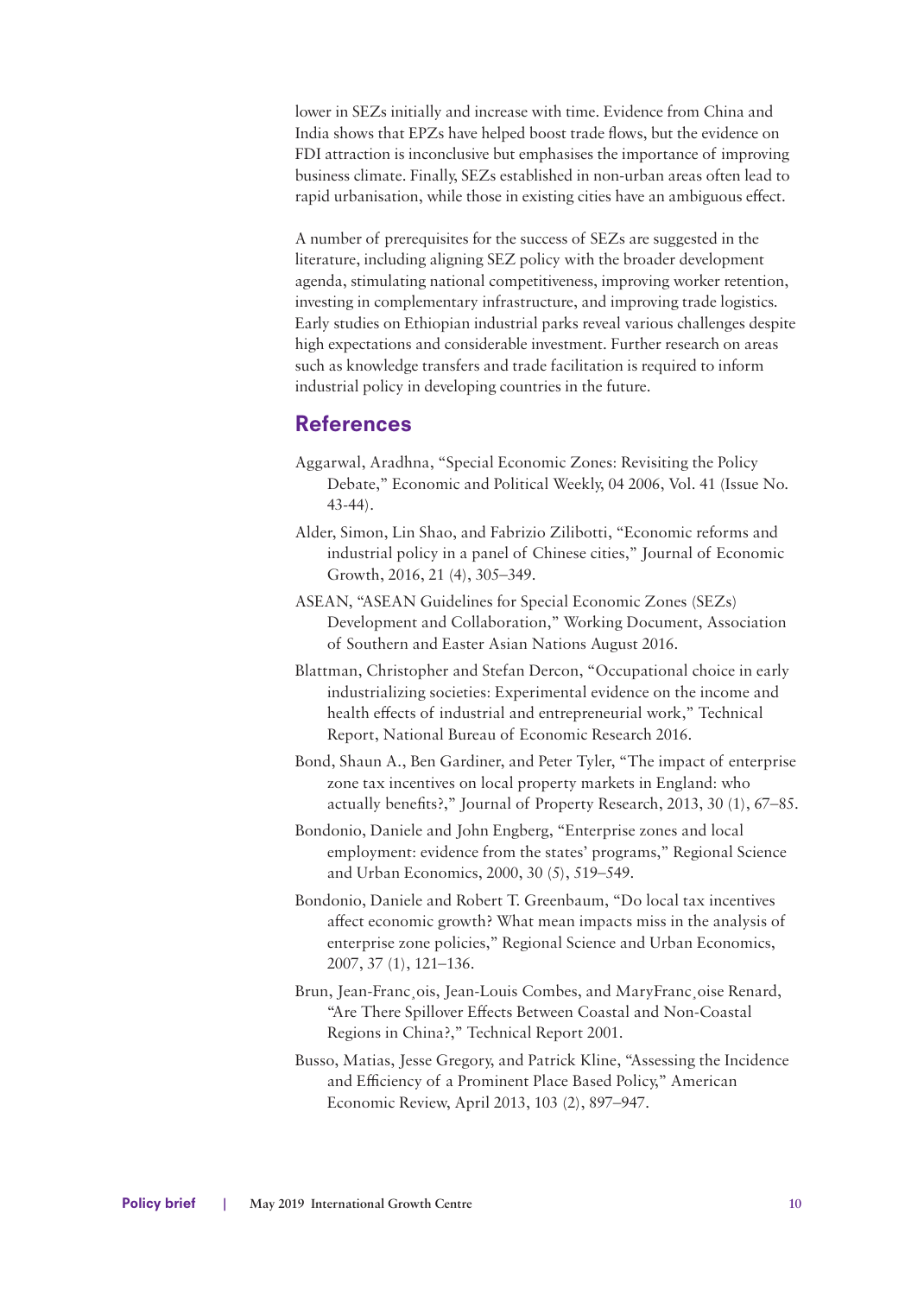- Delgado, Mercedes, Michael E. Porter, and Scott Stern, "Clusters, Convergence, and Economic Performance," Working Paper 18250, National Bureau of Economic Research July 2012.
- DTI, "Policy on the development of Special Economic Zones in South Africa," Policy Document, Department of Trade and Industry, Republic of South Africa August 2012.
- Elvery, Joel, "The Impact of Enterprise Zones on Resident Employment," Economic Development Quarterly, 2009, 23 (1), 44–59.
- Engberg, John and Robert Greenbaum, "State Enterprise Zones and Local Housing Markets," Journal of Housing Research, 1999, 10 (2), 163–187.
- Esteban, J., J. Stiglitz, and J.L. Yifu, The Industrial Policy Revolution I: The Role of Government Beyond Ideology International Economic Association Series 2013.
- Evers, Hans-Dieter and Farah Purwaningrum, "Japanese automobile conglomerates in Indonesia: Knowledge transfer within an industrial cluster in the Jakarta Metropolitan Area," Technical Report, ZEF Working Paper Series 2013.
- Farole, Thomas, Special Economic Zones in Africa : Comparing Performance and Learning from Global Experience number 2268. In 'World Bank Publications.', The World Bank, May 2011.
- Farole, Thomas and Deborah Winkler, Making Foreign Direct Investment Work for Sub-Saharan Africa: Local Spillovers and Competitiveness in Global Value Chains Direction in Development: Trade, The World Bank, 2014.
- Giannecchini, Philip and Ian Taylor, "The eastern industrial zone in Ethiopia: Catalyst for development?," Geoforum, 2018, 88, 28–35.
- Gregoir, Stephane and Tristan-Pierre Maury´ , "Empowerment Zones And The Housing Market In Paris Inner City," Region et Developpement, 2014, 40, 69–82.
- Ham, John, Charles Swenson, Ayse Imrohoroglu, and Heonjae Song, "Government programs can improve local labor markets: Evidence from State Enterprise Zones, Federal Empowerment Zones and Federal Enterprise Community," Journal of Public Economics, 2011, 95 (7), 779–797.
- Hanson, Andrew, "Local employment, poverty, and property value effects of geographically-targeted tax incentives: An instrumental variables approach," Regional Science and Urban Economics, 2009, 39 (6), 721 – 731.
- Hausmann, Ricardo, Juan Obach, and Miguel Angel Santos, "Special Economic Zones in Panama: A Critical Assessment," CID Working Papers 326, Center for International Development at Harvard University October 2016.
- Huang, Kuo-Feng, Chwo-Ming Yu, and Dah-Hsian Seetoo, "Firm innovation in policy-driven parks and spontaneous clusters: the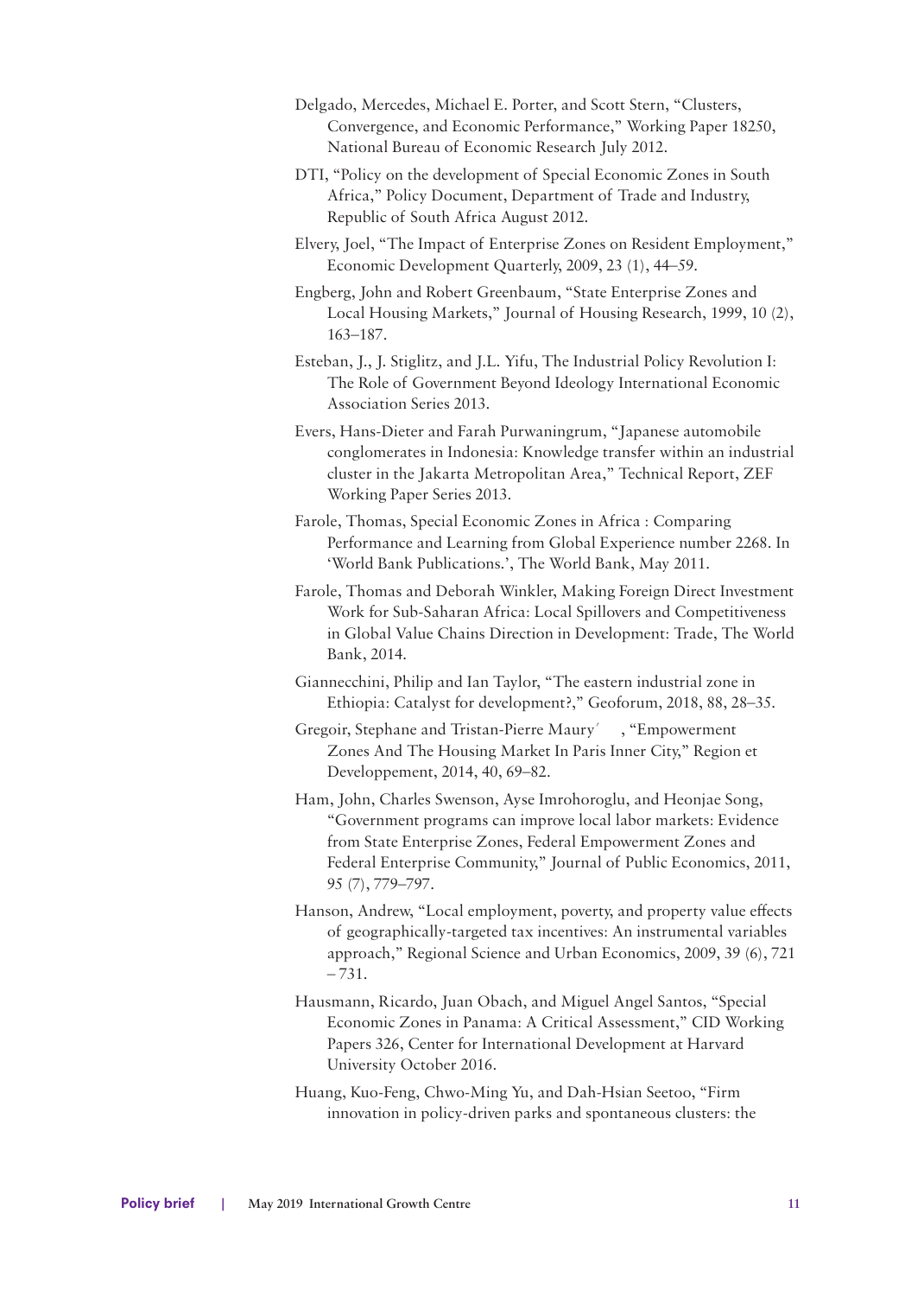smaller firm the better?," The Journal of Technology Transfer, 2012, 37 (5), 715–731.

- ILO "Export Processing Zones in China: A Survey Report and a Case Study," Working Document, International Labour Organization December 2012.
- Khandelwal, Amit K. and Matthieu Teachout, "Special Economic Zones for Myanmar," IGC Policy Note, International Growth Centre February 2016.
- Kline, Patrick M. and Enrico Moretti, "Local Economic Development, Agglomeration Economies, and the Big Push: 100 Years of Evidence from the Tennessee Valley Authority," NBER Working Papers 19293, National Bureau of Economic Research, Inc August 2013.
- Krupka, Douglas J. and Douglas S. Noonan, "Empowerment Zones, neighborhood change and owner-occupied housing," Regional Science and Urban Economics, July 2009, 39 (4), 386–396.
- Marshall, A., Principles of Economics number v. 1. In 'Principles of Economics.', Macmillan and Company, 1890.
- Milberg, William and Matthew Amengual, "Economic development and working conditions in export processing zones: A survey of trends," Working Papers 3, International Labour Organization December 2008.
- Millath, Dr. M. Ayisha and S. Thowseaf, "Export performance of Special Economic Zones in India and its economic contribution," International Journal of Innovative Research in Management Studies, 2016, 1 (10), 24–28.
- Morosini, Piero, "Industrial Clusters, Knowledge Integration and Performance," World Development, 2004, 32 (2), 305 – 326. Part special issue: Island Studies.
- Nel, Etienne L and Christian M Rogerson, "Special economic zones in South Africa: Reflections from international debates," in "Urban Forum," Vol. 24 Springer 2013, pp. 205–217.
- Neumark, David and Jed Kolko, "Do enterprise zones create jobs? Evidence from California's enterprise zone program," Journal of Urban Economics, July 2010, 68 (1), 1–19.
- Oakley, Deirdre and Hui shien Tsao, "Socioeconomic gains and spillover effects of geographically targeted initiatives to combat economic distress: An examination of Chicago's Empowerment Zone," Cities,  $2007, 24(1), 43-59.$
- OECD, Foreign Direct Investment for Development: Maximising Benefits, Minimising Costs : Overview Foreign Direct Investment for Development: Maximising Benefits, Minimising Costs, OECD, 2002.
- Palit, Amitendu, "Growth of Special Economic Zones (SEZs) in India," Journal of Infrastructure Development, 2009, 1 (2), 133–152.
- Shiferaw, Admasu et al., "Productive Capacity and Economic Growth in Ethiopia," UNDP CDP Backroung Paper, 2017, 34, 24.